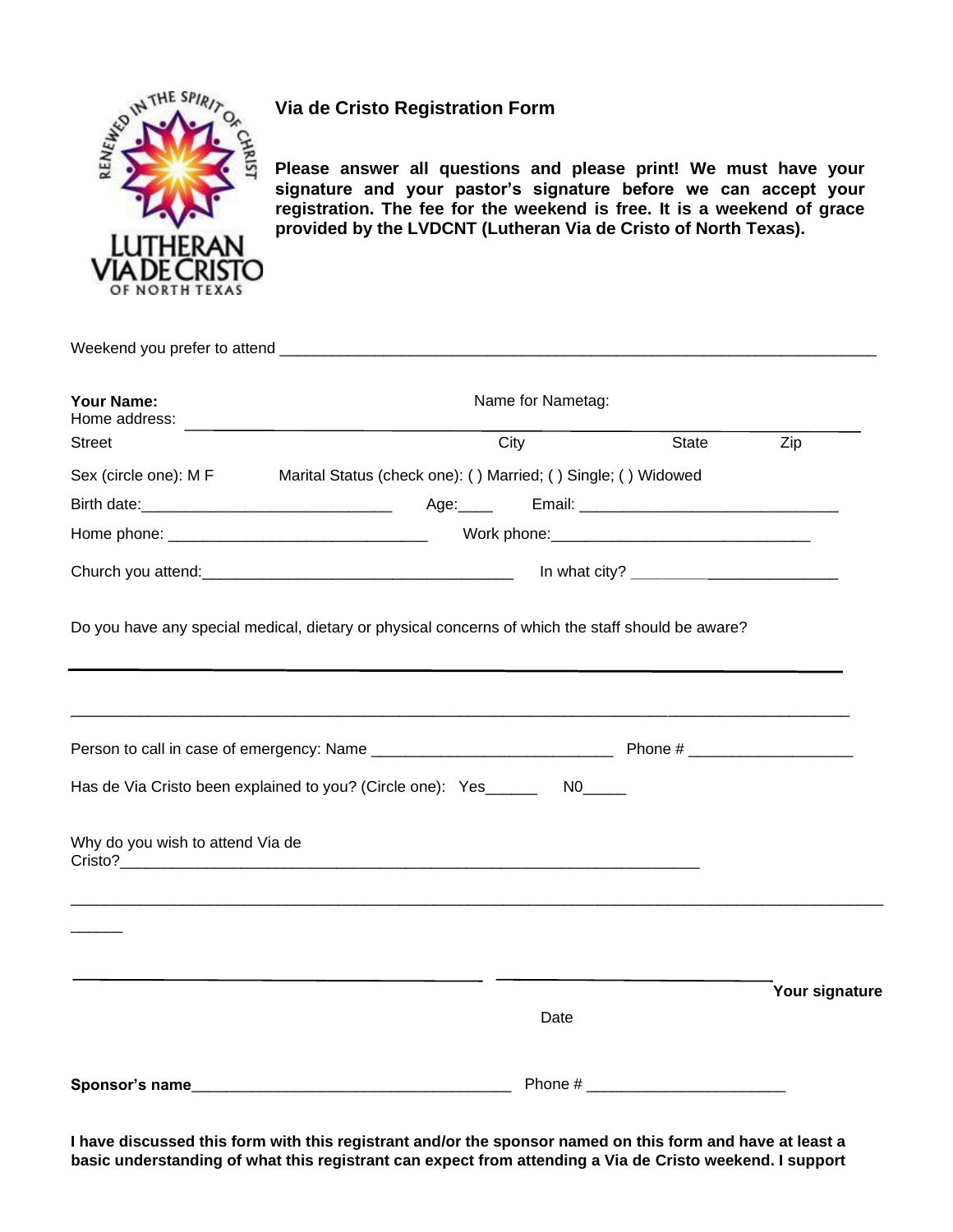|                                                          | his/her participation and will also support the registrant in his or her post-weekend faith journey. |
|----------------------------------------------------------|------------------------------------------------------------------------------------------------------|
|                                                          |                                                                                                      |
|                                                          |                                                                                                      |
|                                                          | Information to be completed by the sponsor                                                           |
|                                                          |                                                                                                      |
| Sponsor's name (Please Print);                           |                                                                                                      |
| Address:                                                 | City, state, zip:                                                                                    |
| Home phone:                                              | Work phone:                                                                                          |
|                                                          |                                                                                                      |
| Name of Church:                                          | City:                                                                                                |
| Where did you make your weekend?                         |                                                                                                      |
| When _________________________                           | Weekend#________________________________                                                             |
|                                                          | Are you active in Ultreya and Small Group? (Yes) ________ (No) _______                               |
| How long have you known the participant?                 |                                                                                                      |
| Why do you feel this person should attend Via de Cristo? |                                                                                                      |
|                                                          |                                                                                                      |

## **Things to remember as a sponsor**:

- **●** First, pray for your participant.
- **●** The participant should not be struggling with other situations or emotional strains that will prevent him or her from giving full attention to the message and experience of Via de Cristo.

\_\_\_\_\_\_\_\_\_\_\_\_\_\_\_\_\_\_\_\_\_\_\_\_\_\_\_\_\_\_\_\_\_\_\_\_\_\_\_\_\_\_\_\_\_\_\_\_\_\_\_\_\_\_\_\_\_\_\_\_\_\_\_\_\_\_\_\_\_\_\_\_\_\_\_\_\_\_\_\_\_\_\_\_

- **●** Discuss the registration form with your participant's Pastor and insure that he or she has at least a basic understanding of the Via de Cristo experience.
- Your responsibility is to the participant's family once the weekend begins.
- Be sure you have explained the Via de Cristo weekend and answered any questions the participant might have; remember there is nothing secret about Via de Cristo**.**

## **Your commitment as a sponsor:**

- **●** If the participant is married, you should discuss Via de Cristo briefly with his or her spouse.
- **●** As a sponsor, it is your responsibility to get the participant to the retreat center on Thursday and home on Sunday.
- **●** You must be ready to assist your participant in follow-up activities after the weekend.
- For detailed information on sponsor responsibilities, see the separate instructions.

## **Sponsor's Signature**:\_\_\_\_\_\_\_\_\_\_\_\_\_\_\_\_\_\_\_\_\_\_\_\_\_\_\_\_\_\_\_\_\_\_\_\_\_

Date